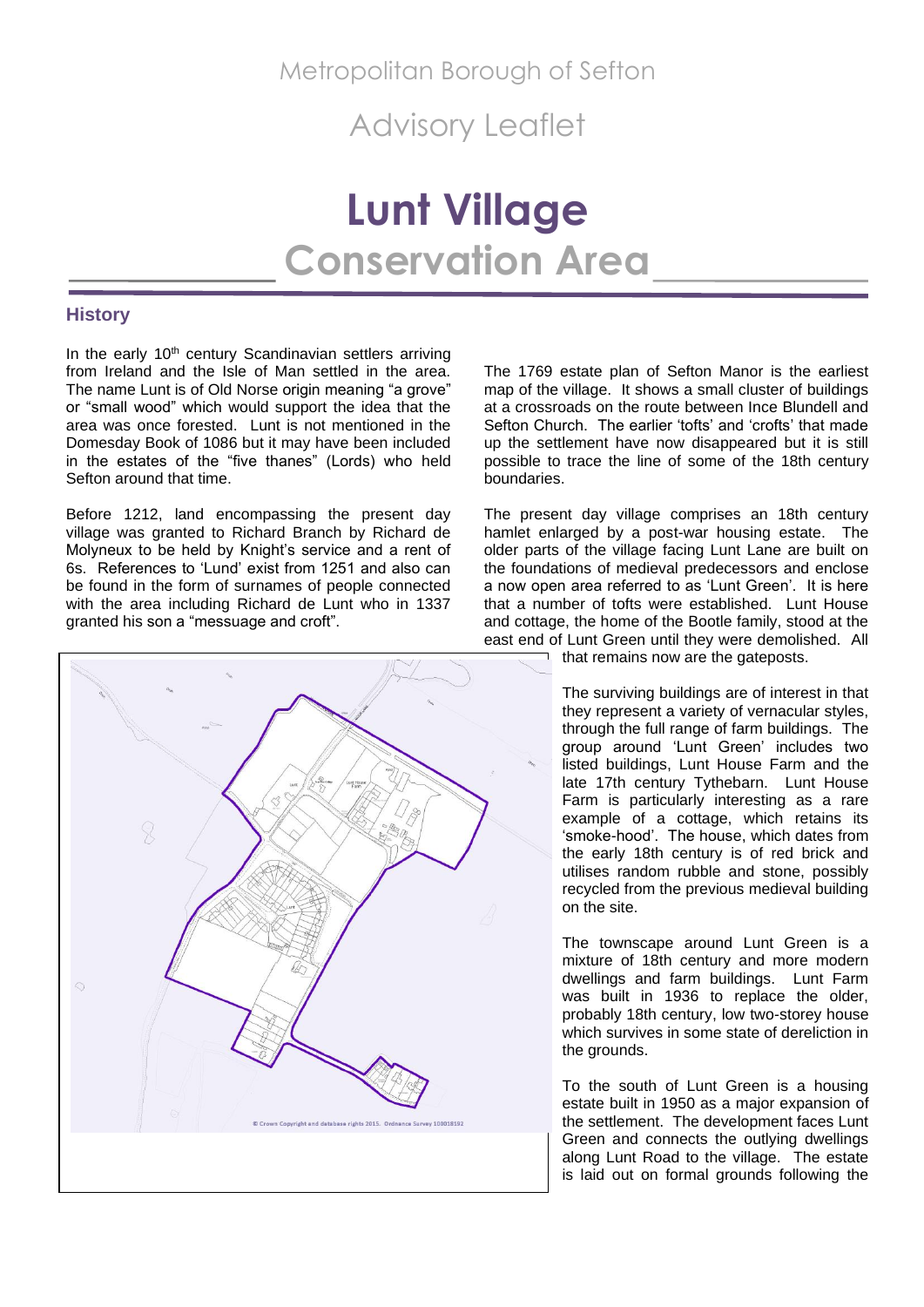road pattern established in preceding centuries, skirting field boundaries and drainage systems. Along Lunt Road lies 'The Chestnuts', another listed building. Its simple Georgian formality contrasts with the picturesque and rustic farm and cottage dwellings.

Further along Lunt Road two Sefton Rural District Council properties, built in the 1920s complete the evolution of the village from early medieval crofts through 18th century hamlet to a modern rural settlement.

![](_page_1_Picture_2.jpeg)

## **The Conservation Area**

The conservation area was originally designated in 1991. Following a detailed appraisal of the area, the boundary was extended in January 2007 to include Rothwell's Cottages and New Cottages.

The village is in the Green Belt and includes an attractive settlement pattern with a combination of varied vernacular architecture of considerable townscape value and is an important archaeological site. It is these elements that justify its designation as a Conservation Area.

Sefton Council recognises that for Conservation Areas to remain "live" and responsive to a changing society, changes must and will occur. Through the planning system the Council undertakes to ensure that changes preserve or enhance the area, and do not result in the loss of character and any harm is balanced against wider public benefits.

A detailed appraisal of the conservation area was adopted by Sefton Council in 2007.

## **Additional Planning Powers**

Conservation Area status means that the Council possesses a number of statutory powers to safeguard against some changes. These are special planning controls which relate to specific works which would normally be considered 'permitted development', i.e. works which would not require planning consent. Within

the Conservation Area the following additional planning powers apply:-

## *If a building is a Listed Building additional special controls will also apply.*

- Any proposal involving the demolition of any building, wall or other structure within the Conservation Area (with minor exceptions) will require planning permission.
- Anyone wishing to cut down, top, lop or uproot a tree with a stem diameter of 75mm or greater measured at 1.5m above ground level must give the Local Planning Authority six weeks written notice of their intention to do so (a "Section 211 notice" under the Town and Country Planning Act 1990) subject to specific exemptions. Within this time the Authority may grant consent for the proposed work, or they may consider making a Tree Preservation Order. It is an offence to carry out tree works without permission.
- There are greater restrictions over 'permitted development' rights for the alteration and enlargement of dwellinghouses, and on the provision, alteration or improvement of outbuildings within their curtilage.
- Dormer windows will require planning permission, and in some cases, other changes to roofs and chimneys may require planning permission.
- The cladding of any part of external walls in stone, artificial stone, pebble dash, render, timber, plastic would require planning permission.
- Planning permission is needed for satellite dishes where they are to be located on a chimney, wall or roof slope which faces onto a highway.
- Micro-generation (e.g. wind turbines/solar panels) installations will require planning permission in some cases.

For up to date advice on what may need planning permission go to [www.planningportal.gov.uk](http://www.planningportal.gov.uk/) In determining applications for the development of land and alterations or extensions to buildings within the Lunt Village Conservation Area the Council will pay special regard to:-

- The restrictions on new development within the Green Belt. See the Council's website for further details.
- The desire to retain, and where appropriate restore, historic details and features of the buildings and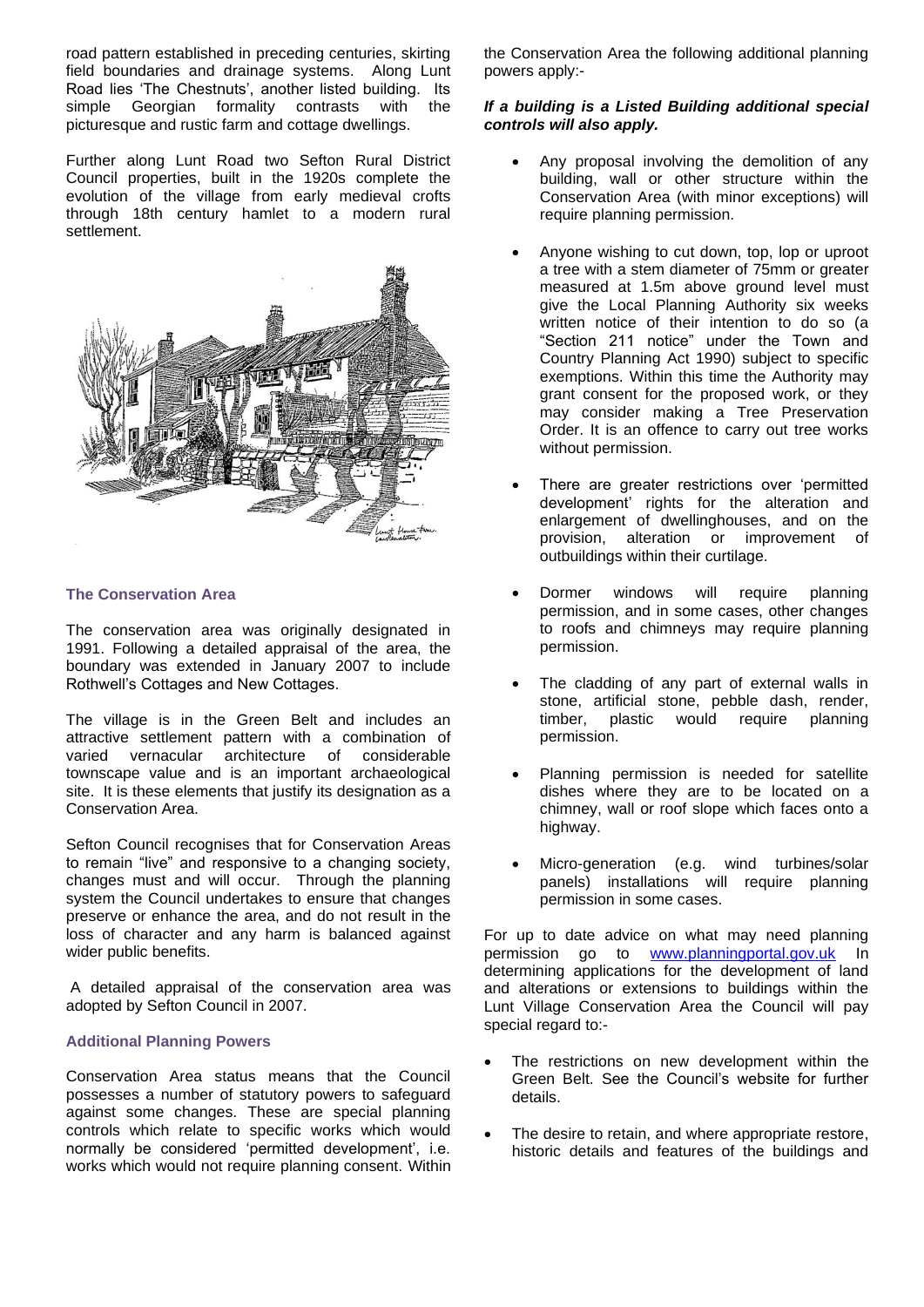associated land including boundary walls, ditches and hedges.

- The design and detail of extensions and alterations to existing buildings, which will be expected to be in sympathy with the architectural and historic character of the building as a whole and its setting.
- The detailed design of any new building (including form, scale and materials) and its integration with its immediate surroundings and the special architectural and visual qualities of the conservation area.
- The retention and preservation of existing trees and the provision of further appropriate landscaping.
- The retention and enhancement of views into and out of the area, vistas within the area and the general character and appearance of the village scene and skyline.

![](_page_2_Picture_5.jpeg)

#### **Guidance Notes for planning applications and use of materials:**

#### **Pre-Application Advice**

You can request advice from the planning department prior to submitting a formal application. In some cases we make a charge for this service. Forms are available on the Council's website.

#### **Planning Applications**

A Heritage Statement will be needed to support your planning application; this should include an explanation of what the significance of the property is, and what impact the proposals have on that significance.

Outline applications will not usually be considered

#### **Demolition**

The demolition or redevelopment of any building of historic value will not be permitted unless the Local Planning Authority is satisfied that the building cannot be used for any suitable purpose and it is not important enough to merit the costs involved in its preservation.

#### **Conversion of existing buildings**

Where planning permission to convert buildings into new uses is sought particular attention will be paid to plan form, character of the building and its external appearance, and landscaping.

Proposals should minimise the need for external alterations, such as new windows. Where external changes are required it should be made to a nonprominent elevation. Alterations or extensions should use the carefully chosen materials that match/complement the building. Again, the services of a qualified architect are strongly recommended.

#### **External alterations to existing buildings including extensions**

In Lunt, the older buildings are mainly of vernacular designs. Their simplicity is what lends the area its particular character. The buildings within the estate are attractively designed, key to their aesthetic value is their unity of appearance. The following provides general advice over typical kinds of alterations and extensions to buildings:

#### **Windows**

Traditional windows and detailing should be retained, renovated or if necessary, replaced to match the original design. Additional windows can be harmful to the character of historic building, they should be restricted to the non-prominent elevations and be designed to be sympathetic to the historic character of the building. Imitation leaded lights, aluminium and UPVC windows should not be used as they completely change the character of the building.

Dormer windows are not characteristic of the buildings in the conservation area, and should not be constructed.

#### **Wall Surfaces**

Brickwork and stonework should not be painted or rendered. Areas of brickwork or stonework requiring renewal should be repaired or carefully replaced to match. Brick pointing should be compatible with existing construction, which is generally flush finish. For older softer bricks, repointing should be carried out with lime-sand mortar to prevent deterioration. Where stonework or brickwork is to be cleaned, professional advice should be sought, to prevent damage. Sandblasting is not generally recommended as it is damaging to traditional bricks and softer stone.

Cladding of brickwork in stone, artificial stone, pebble dash, render, timber, plastic or tiles is not permitted. The use of bright obtrusive colours for render should be avoided. Traditional renders should be replaced in their original form or pattern. Care should be taken to use correct mixes and finishing coats, professional advice should be sought.

#### **Roofs**

Original roofing materials and existing rooflines and profiles should be retained. Any renewals or repairs